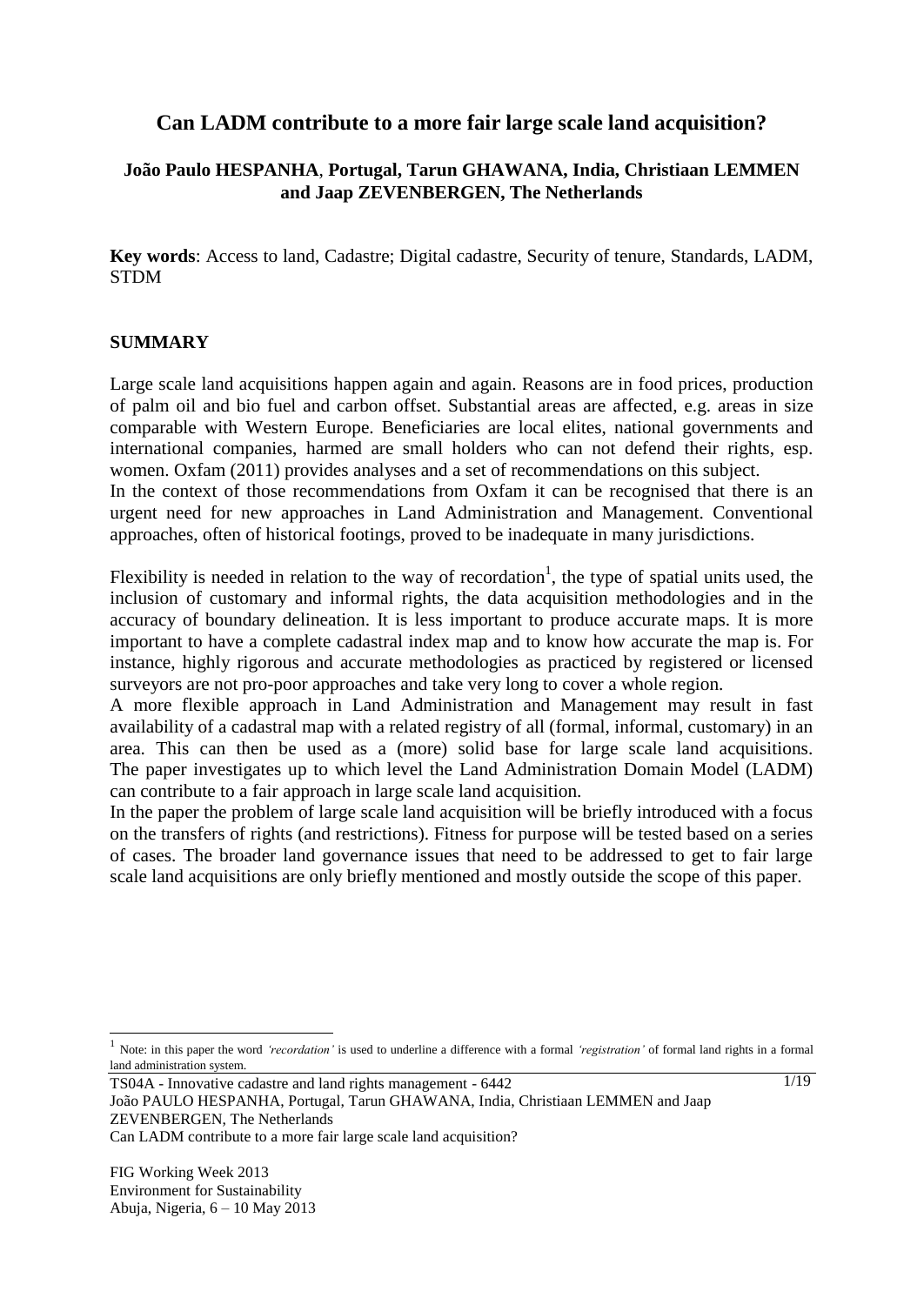# **Can LADM contribute to a more fair large scale land acquisition?**

## **João Paulo HESPANHA, Portugal, Tarun GHAWANA, India, Christiaan LEMMEN and Jaap ZEVENBERGEN, The Netherlands**

## **1. INTRODUCTION**

Potential conflicts between customary and / or informal systems of land tenure with the state supported formal systems of land registration are an issue in many developing regions. Africa presents a significant challenge because the traditional authorities (chiefs, clans, families etc.) have significant authority over land in most countries. Where it exists, formal land administration consists of the conventional approach based predominantly on deeds and title registration. However, the vast majority of the urban and rural population in African countries uses customary systems of land administration. Further due to the complex nature of the cadastre and property rights, colonial land administration laws and regulations remain entrenched in many countries (Burns, 2006; UN ECA, 2012).

In recent years, a new dimension has added to this situation and makes it more complex. Non-African governments concerned about stability of food supplies are promoting acquisition of farmland in foreign countries as an alternative to purchasing food from international markets. This fast-evolving context creates opportunities, challenges and risks. Increased investment may bring macro-level benefits and create opportunities for raising local living standards (Cotula et. al., 2009; Von Braun, and Meinzen-Dick, 2009). Apart from food prices, reasons are in large scale production of palm oil and bio fuel and carbon offset. Substantial areas are affected, e.g. areas in size comparable with Western Europe. Beneficiaries are local elites, national governments and international companies, harmed are small holders who can not defend their rights, esp. women. Oxfam (2011) provides analyses and a set of recommendations.

On the other hand, land deals in Africa are framed by high levels of public concern over land rights and food security, both within countries and internationally. Commentators and insiders recognise the need to weigh the ambitions and potential of large-scale land-based developments against the concerns of host country citizens about sovereignty over local resources, as well as the vigorous criticism of some civil society organisations (Cotula et. al., 2009).

This study is largely based on previous studies done by international organisations and many of them refer to media reports as their basis. For this study, the authors have tried to present the situation in the context of the Land Administration Domain Model (LADM) framework.

First an introduction is given to the continuum of land rights in section 2. A similar type of continuum can be applied to technologies, approaches in land administration, recordation (Zevenbergen et. al, 2013), spatial units, accuracy and types of right holders. The LADM supports this continuum of approaches. Then some example cases of transfers on land (use-) rights and restrictions in relation to large scale land acquisition are presented in section 3. In section 4 the LADM framework is presented with a focus on customary tenure, government land, and privately held Land. This framework allows the combined representation of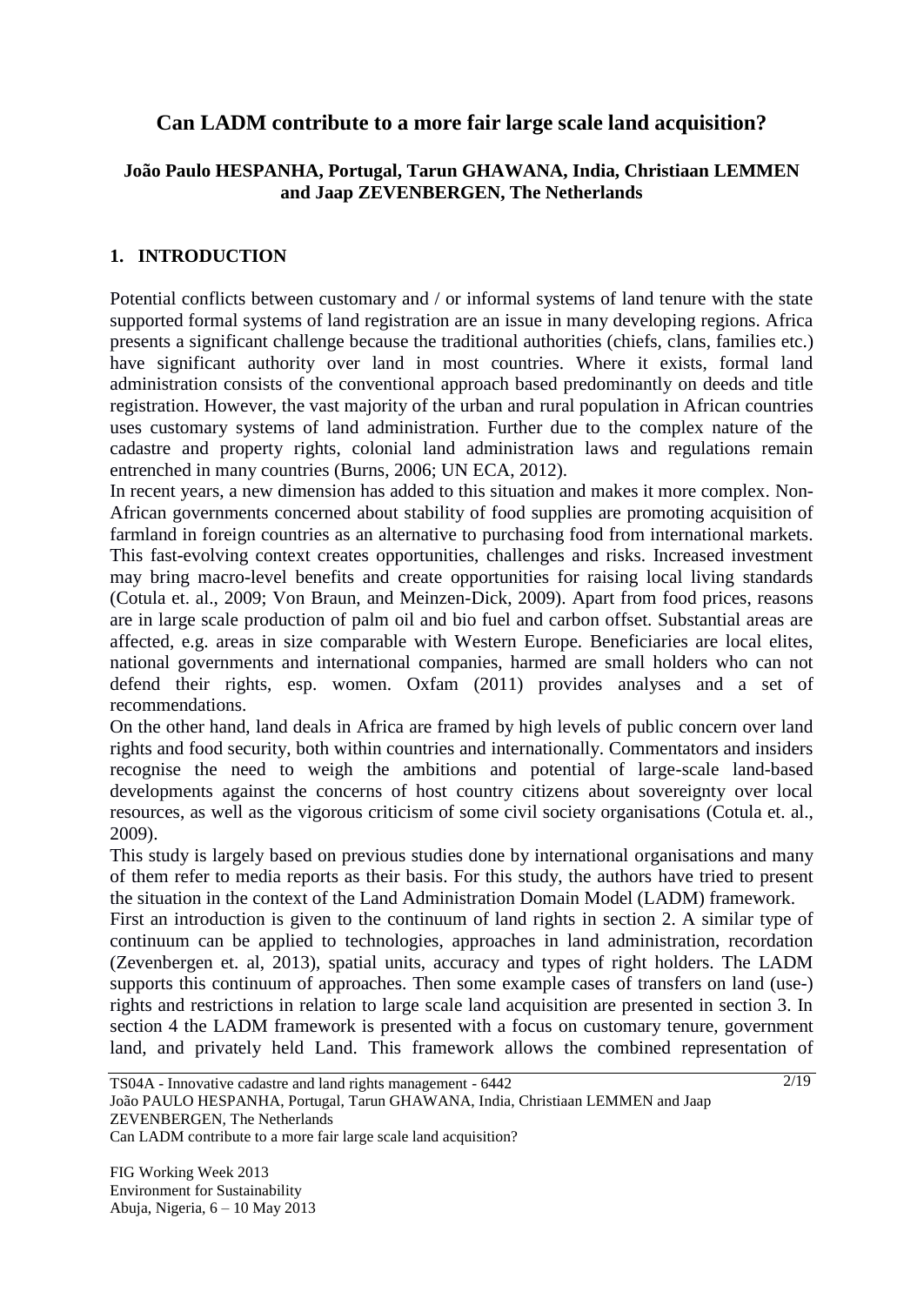different forms of tenure. The next section 5 presents some specialisations in LADM. The paper ends with a discussion on the integration LADM and the Social Tenure Domain Model, STDM (Augustinus et.al., 2006, FIG, 2010, UN HABITAT 2012, and Lemmen, 2012).

## **2. THE CONTINUUM OF LAND RIGHTS**

Already in the FIG Bogor Declaration (FIG, 1996) the different needs from different countries are underlined: a simple low cost manual cadastre recording only private ownership rights may be appropriate for one country, while a sophisticated and relatively expensive fully computerised cadastre recording a wide range of ownership and land use rights may be appropriate for another country. The infrastructure can support a vast array of legal, technical, administrative and institutional options in designing and establishing an appropriate cadastral system, providing a continuum of forms of cadastre ranging from the very simple to the very sophisticated. Such flexibility allows cadastres to record a continuum of land tenure arrangements (Section 4.5 of the Bogor Declaration) from private and individual land rights through to communal land rights, as well as having the ability to accommodate traditional or customary land rights. In field operations there is a range of technologies from plane table to GPS. Work may commence with large scale images for adjudication purposes.

Larsson (1991) presents 'axis of variation' in the (so-called progressive, see Fourie and Van Gysen (1995)) development of cadastral/land information systems. One can start at different levels; types of simplification can be seen as variations along a number of axes – which together determine information content. Most important axes are according to Larsson:

- the *land – unit division axis.* For parcel based systems a division in land units is imperative. Variations can be found in size of the units – group (village), farm, parcel, etc,
- the *location – determination axis.* Location of land can be indexed without maps, as in the Doomsday Book and in most ancient tax recordation's. It can be also located by a point on an aerial photograph or map or as a co-ordinate. If the boundaries of the units have been recorded on the ground, they can be recorded in a map or co-ordinate record with a varying degree of accuracy. This depends partly on whether ground survey, photo interpretation or photogrammetric methods are being used. Variations in methods and results are possible,
- the *information content axis*. To the primary land unit designation can be added various information. Such as area, land use, buildings, assessed value, owner, other rights, population, etc,
- the *information – quality axis.* In a land information system may vary considerably in quality,
- $-$  the *maintenance axis.* Larsson says that the availability of up-to-date data is of strategic importance for land information systems. It may be included as a quality issue, and:
- the *spatial* axis. This is about priority setting in order to determine which areas should be included.

Fourie (1998) pays a lot of attention to identification of objects. As a result a range of identifiers has been proposed based on some innovative new concepts, see also Fourie and Nino-Fluck (2000): points, lines, sketch maps, text, list of names, non geo-referenced parcels, unique numbers, geo-referenced parcels, etc.: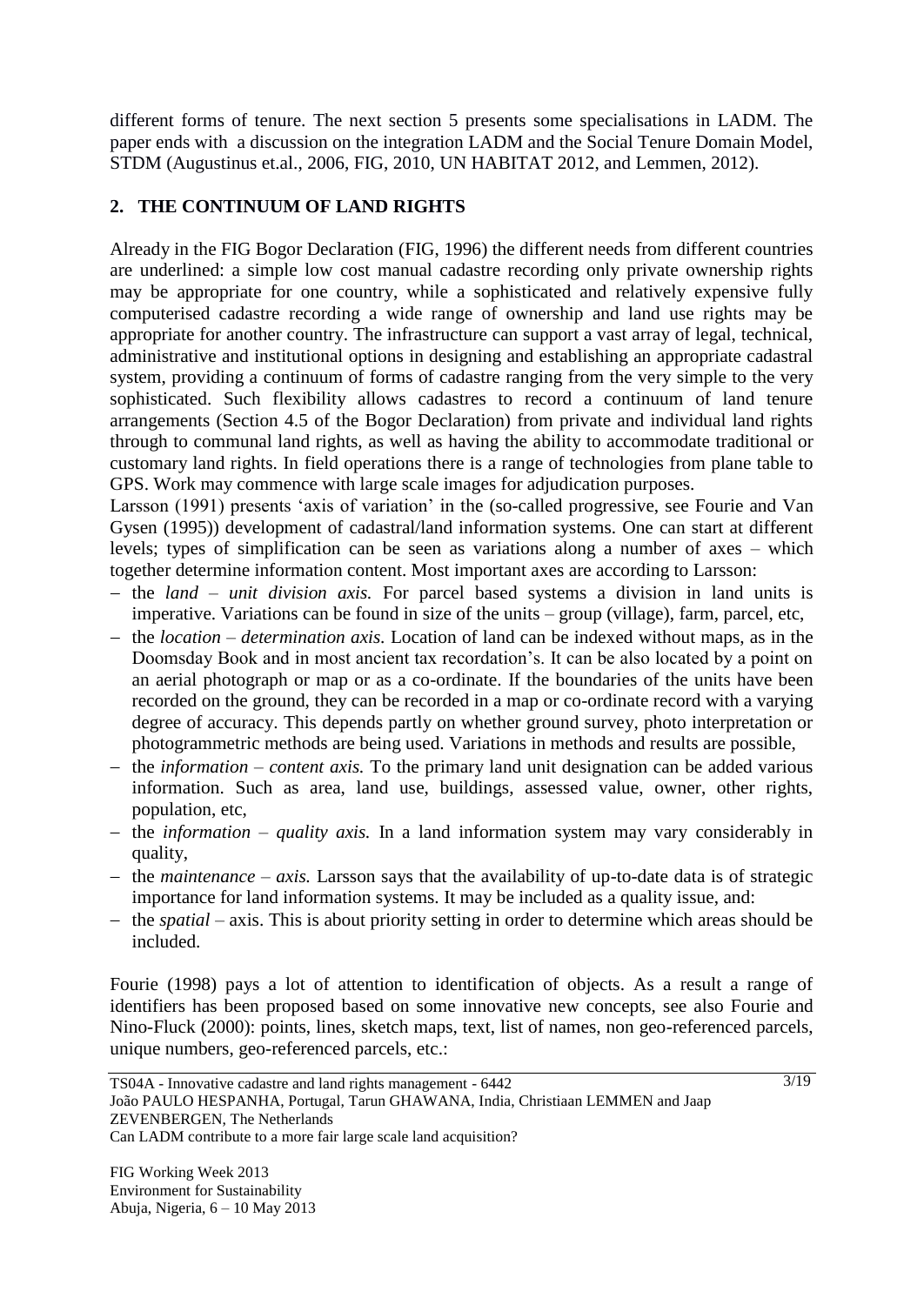- points, geo-codes (sometimes known as dots on plots), and lines, in vector or raster format;
- polygons with fuzzy boundaries;
- $-$  text, including lists of names and unique numbers;
- parcels poorly surveyed, non geo-referenced and geo-referenced; and:
- sketch maps, and photographs, in the absence of any better description.

In 1998 Fourie undertook a comprehensive review of the cadastre and land information in Africa for the United Nations Economic Commission for Africa. An overview is presented in that review as to what is required in terms of spatial units, identifiers, representation of varying accuracies, scales and qualities combined with persons and based on evidence (from the field) of how social tenures actually worked. The whole spectrum of tenure systems needs to be covered: formal, informal and customary systems, not neglecting land related disputes and conflicts. Focus in the design of systems should be on sustainable development – not on land transactions and mortgage. Design criteria for an information system are worked out in detail in this review  $-$  e.g. on the use of graphical reference frameworks; on the possible use of a range of instruments and data acquisition methods; on the contents of an information system where cadastre can be a linked system.

The importance of standards and national spatial frameworks was recognised, allowing decentral use of data for different purposes and for many different decision makers, combined with central use of data. Conventional LASs are parcel based. Fourie and Nino-Fluck (1999) propose ranges of technologies for data acquisition. Modelling: cadastral mapping using remotely sensed images, aerial photographs and GPS as source should be possible. According to them it should be possible to have flexible accuracy demands: it should accommodate, *'defined in Dale and McLaughlin (1988) terms',* graphical (pictorial) data, geometric (measurement based) data and topological data. Illegal and informal lands and customary lands should be possible to include. A continuum of land rights is proposed in UN-HABITAT (2008).

LASs are not yet supporting all these requirements. This continuum of land rights was already discussed in UN-HABITAT, 2003: "there is a range of land rights in most countries which occupy a continuum, with a number of such rights occurring on the same site or plot". And: "there is a range of informal-formal (illegal-legal) types along a continuum, with some settlements being more illegal in comparison to others'. There is a reference to Payne (1997) who speaks about a useful strategy for policy makers "...every step along the continuum from complete illegality to formal tenure and property rights as a move in the right direction, to be made on an incremental basis".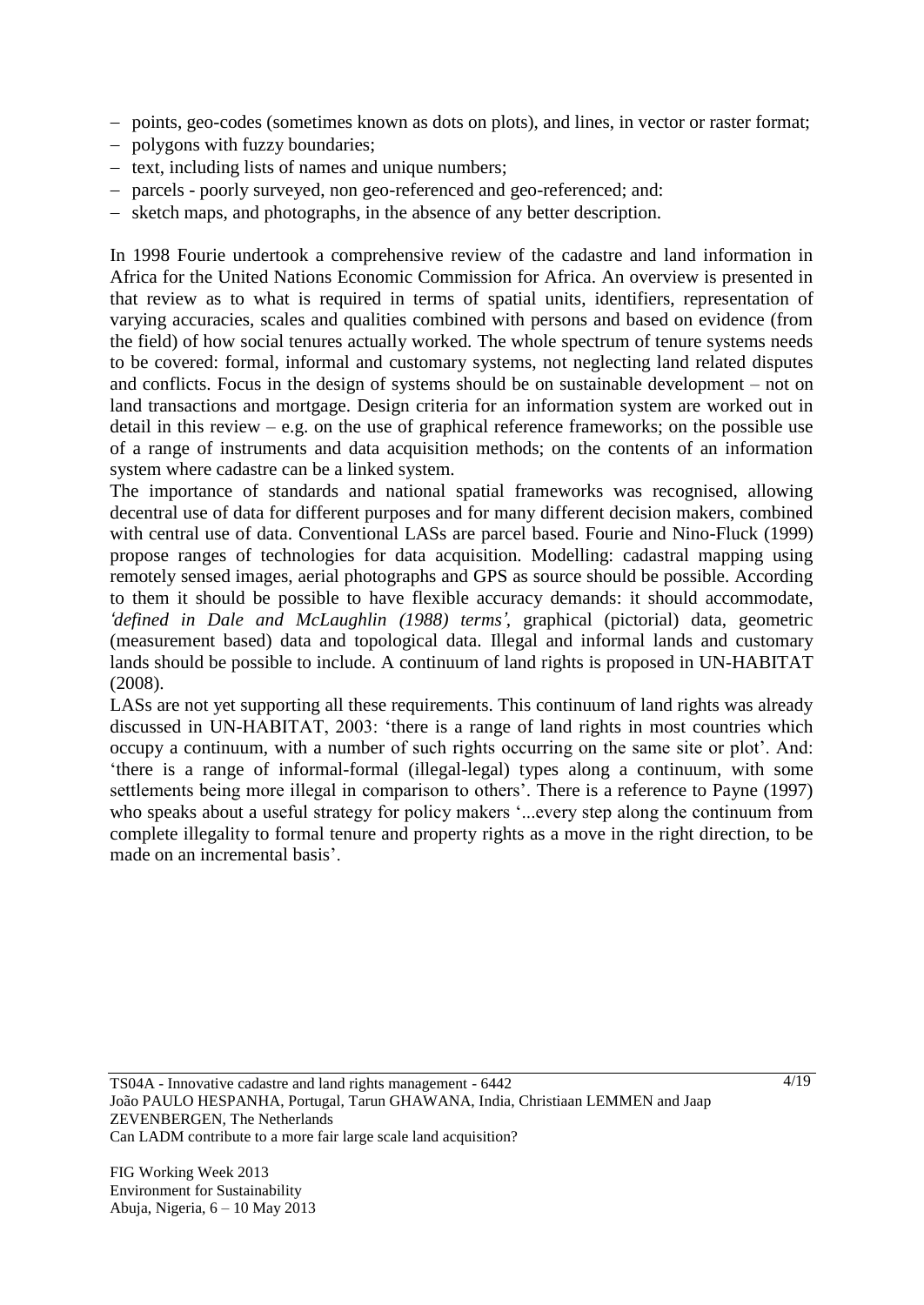

**Figure 1 The continuum of land rights (from UN-HABITAT, 2008 There is an earlier version in UN-HABITAT, 2004).**

Quan (2000), in Toulmin and Quan (2000), speaks about the introduction of simple systems for land rights documentation, boundary definition and support for the resolution of disputes at community level. Such systems for land rights management should be transparent. Quan also proposes simple approaches to formalise land market transactions (announcement of agreements at public meetings, providing facilities for written transactions, registration of contracts, and the witnessing of signatures. And: low cost survey and registration procedures. Further attention is paid to the recognition and integration of customary rights into the legislative framework and the extension of tenants rights.

UN-HABITAT (2008) views the various types of land right as existing along a continuum, with some settlements being more consistent with law than others. This view makes it possible to include the people with the weakest tenures in the idea of sufficient legal access, see Figure 1.

One more "continuum" is at the subject side: FIG (1995) states that land units as parcels are defined by the formal or informal boundaries marking the extent of lands held for exclusive use by individuals and specific groups of individuals (e.g. families, corporations, and communal groups). Toulmin and Quan, 2000, speak about land shared by several groupings (e.g. wetlands, woodlands, grazing area"s) and about fuzzy boundaries.

Today there is more and more discussion about complete global coverage, see for example (Bennet et al, 2010). There can be support in the avoidance of land grabbing with an overview of the complete set of existing people to land relationships. Knowledge on areas which are included in land registry and area"s which are not included has a special value in this context.

Enemark (2012) recognises cadastre as the core engine for spatially enabled land administration. According to him spatial enablement is not primarily about accuracy: it is about adequate identification, completeness and credibility. Systems should be built using a "fit for purpose" approach while accuracy can be incrementally improved over time when justifying serving the needs of citizens and society. In relation to the concept of the continuum of land rights such a fit for purpose approach could then be referred to as a "continuum of accuracy".

In (Zevenbergen, 2013) the development of pro-poor land-recording systems is highlighted. It is stated that the Global Land Tool Network (GLTN) will document and analyse the institutional issues associated with local land-record management, before undertaking a pilot project. Work is also needed on organising data collection for local land records, such as customary land rights. It is important to find ways for the public sector – especially the courts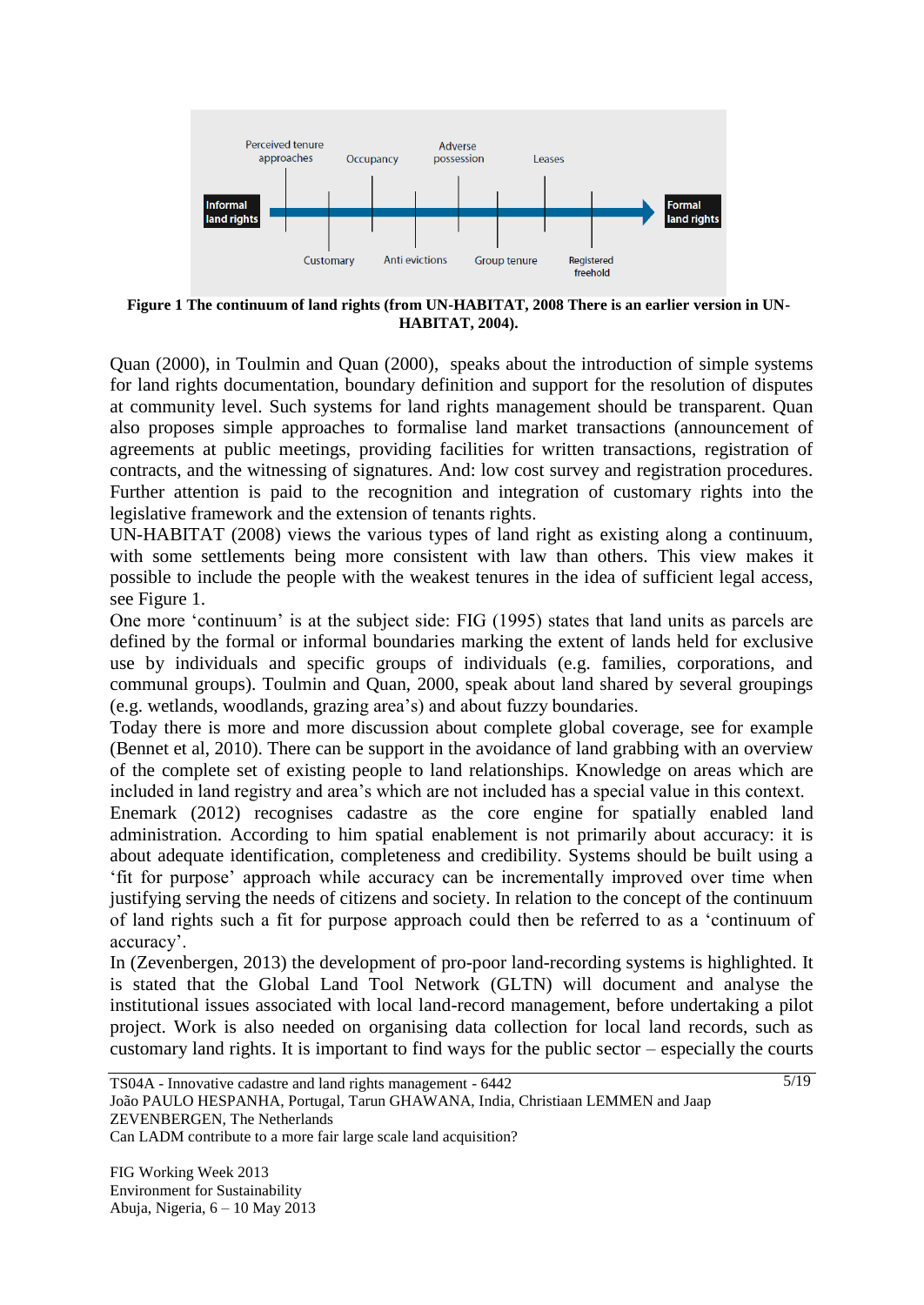and land agencies – to accept information from these nonconventional approaches, for example, to accept them as evidence in a court case, or to use them for land management. A next step would be to set up land information systems that cover larger areas and that rely on information from both conventional and non-conventional sources.

CheeHai Teo, (2012) sees a 'continuum of approaches', ranging from 'less rigorous' to more 'rigorous', a 'continuum of technology', ranging from 'less sophisticate' to 'more sophisticate' and a 'continuum of measurement' from 'more precise' to 'less precise'.

The Social Tenure Domain Model (STDM) (Augustinus et.al, 2006, FIG, 2010, UN HABITAT 2012), as a specialisation of the Land Administration Domain Model, brings all required functionality together. This functionality is also available in the LADM (ISO, 2012). LADM includes the so called Basic Adminsitrative Units, allowing grouping of spatial units. This functionality is not explicitly (but implicitly) available in STDM.

## **3. TRANSFERS ON LAND (USE-) RIGHTS AND RESTRICTIONS**

Foreign governments and private enterprises are described as involved in dealings with national or sub-national governments and also with community representatives or individuals; see for example (Oxfam, 2011). However, different reports mentioned dominance of different parties in such types of dealings. Generally a private or joint equity company is engaged in acquiring land, but it can also be a foreign government. On the other side of the deal is a land provider, either a government or, much more rarely, a private land-owner (Cotula et al, 2009; Friis and Reenberg, 2010).

Each deal typically involves a wide range of parties through the multiple stages of preparing, negotiating, contracting and operationalising the project. First, multiple agencies within the host government are engaged. Even in countries where there is a central point of contact ("one-stop shop") for prospective investors, usually an investment promotion agency, this agency alone will not deal with all aspects of the land deal. At a minimum, the investor is likely to need to engage separately with government agencies at the local level. As per World Bank Study (Deininger et. al., 2011), contrary to the image of a neo-colonial foreign scramble for land that often emerges from media reports, acquisitions recorded by official inventories are dominated by local individuals or companies.

Von Braun and Meinzen-Dick (2009) give the tabular data based on media reports about the details of land investment dealings between government to government, private sector to government, private sector to private sector and private sector to unknown parties. The details include name of investor country, target country, nature of deal (area acquired with purpose), status of deal, source.

Land dealings mean transfer of certain types of rights over the land to the purchaser. The transfer of rights could be permanent in nature or up to certain time period under a lease agreement. Agreements could also involve certain types of restrictions (Cotula, et. al. 2009).

Specific restrictions on the acquisition of certain land rights by non-nationals may also exist. In some countries, non-nationals face restrictions on land ownership (e.g. in Ghana, under article 266 of the 1992 Constitution) and on resource use (for example, in Tanzania foreigners may acquire land rights only for the purpose of an investment project under the Tanzania Investment Act). But under certain circumstances incorporation of local subsidiaries may enable foreign investors to overcome these barriers. And in countries like Mali there is no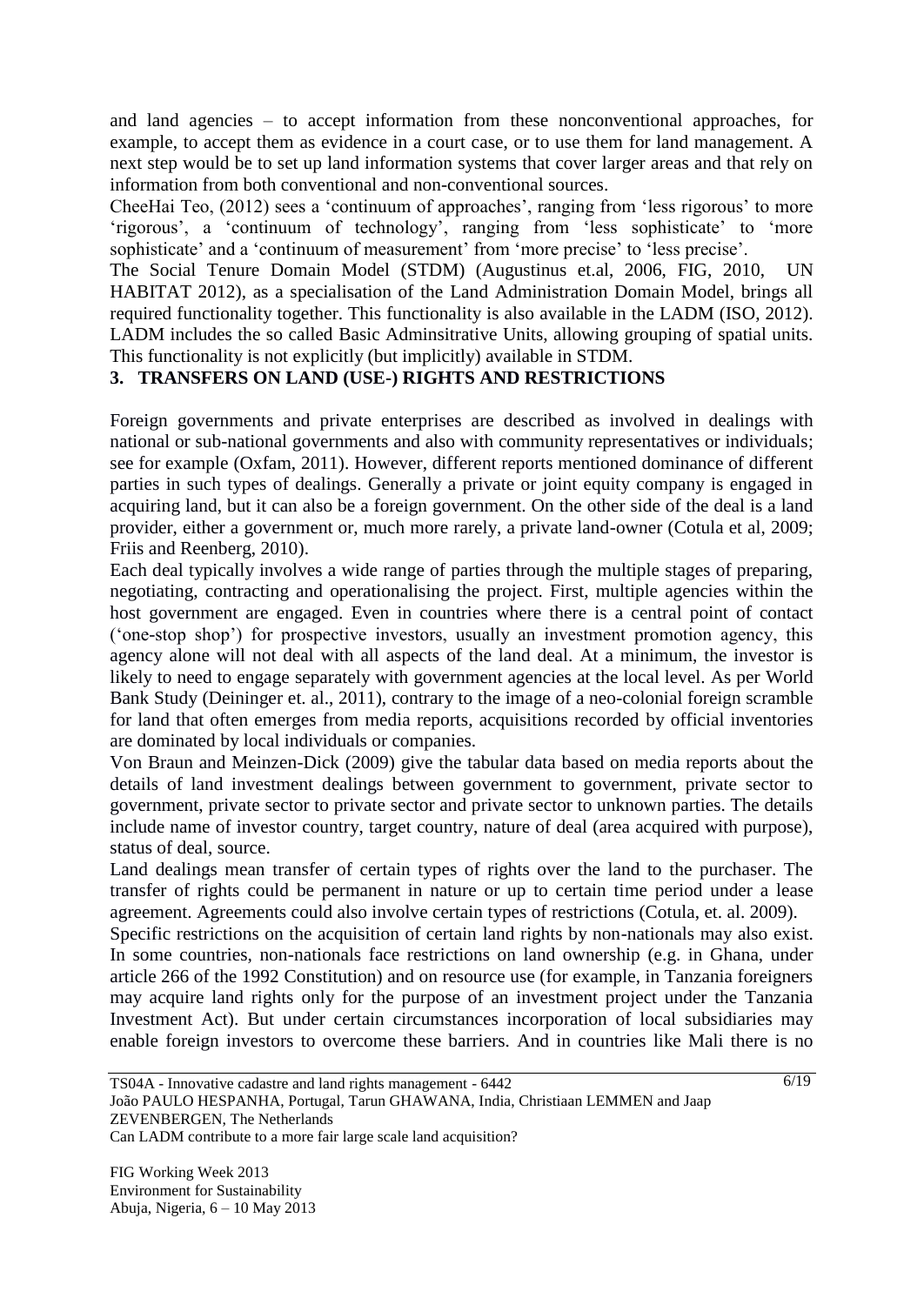formal legal differentiation of treatment between nationals and non-nationals – though differences in practice may still exist. In Mozambique, foreign and domestic investors alike may acquire a renewable 50-year land use right, which for the first two years (five for nationals) is conditional upon the implementation of an agreed investment plan (articles 17 and 18 of the Land Act 1997).

In terms of legal analysis, the Sudan-Syria inter-governmental land deal, involves a renewable 50-year lease; the government of Sudan commits itself to delimiting the land and delivering it to the government of Syria "free from any right" other than ownership, which remains vested with the government of Sudan (article 3 of the agreement). The contract between Varun and 13 associations of local landowners involves a 50-year deal combining lease and contract farming arrangements, renewable for up to 99 years. Similarly, in Ethiopia, a contract from Benishangul Gumuz Regional State involved a 50-year lease (article 3). In Mali, land allocations to investors in the Office du Niger area also typically involve leases.

Some African countries have recently taken steps to strengthen the protection of local land rights, including customary rights – even where land is state owned or vested with the state in trust for the nation. Customary rights are for instance protected, to varying degrees, under Mali's Land Code 2000, Mozambique's Land Act 1997, Tanzania's Land Act and Village Land Act 1999 and Uganda"s Land Act 1998 (Cotula et al, 2009).

Unlike Latin America and Eastern Europe, the land deals taking place in Africa predominantly involve government allocated land leases or land-use rights being distributed instead of land sales. The types of land agreement are ultimately determined by the status of land ownership within countries, which in Africa often involves collective ownership. In fact, an estimate from the World Bank (Deininger et.al., 2011) states that between only 2 and 10 percent of land across Africa is held under formal land tenure, which is normally just in urban settings.

Most of the international studies have quoted the various media reports as their references. This is due to the lack of transparency in making public the documents related to many such deals. However at one point FAO (see Cotula, et. al., 2009) states that most documented land leases are granted by the government. This includes 100% of documented cases in Ethiopia, Mali and Mozambique, and the vast majority of cases in Sudan. In other countries there is room for private transactions, however. In Ghana, for example, leases may be granted by the Land Commission, by customary chiefs or by families or individuals, depending on who holds the land. All the land leases documented by the Ghana inventory were granted by private right holders, particularly customary chiefs purporting to act on behalf of their communities. World Bank report 2011 (Deiniger et. al., 2011) cites the data officially available to in-country consultants for large land transfers during 2004-09 in 14 countries, complemented by analysis of media reports on large investments in 2008-09.

### **4. LADM FRAMEWORK**

The Land Administration Domain Model (LADM) has been published as a International Standard (IS) by the International Organisation for Standardization (ISO, 2012; Lemmen et al, 2011), as ISO 19152. The IS covers basic information related to components of land administration (including water and elements above and below the earth surface). It includes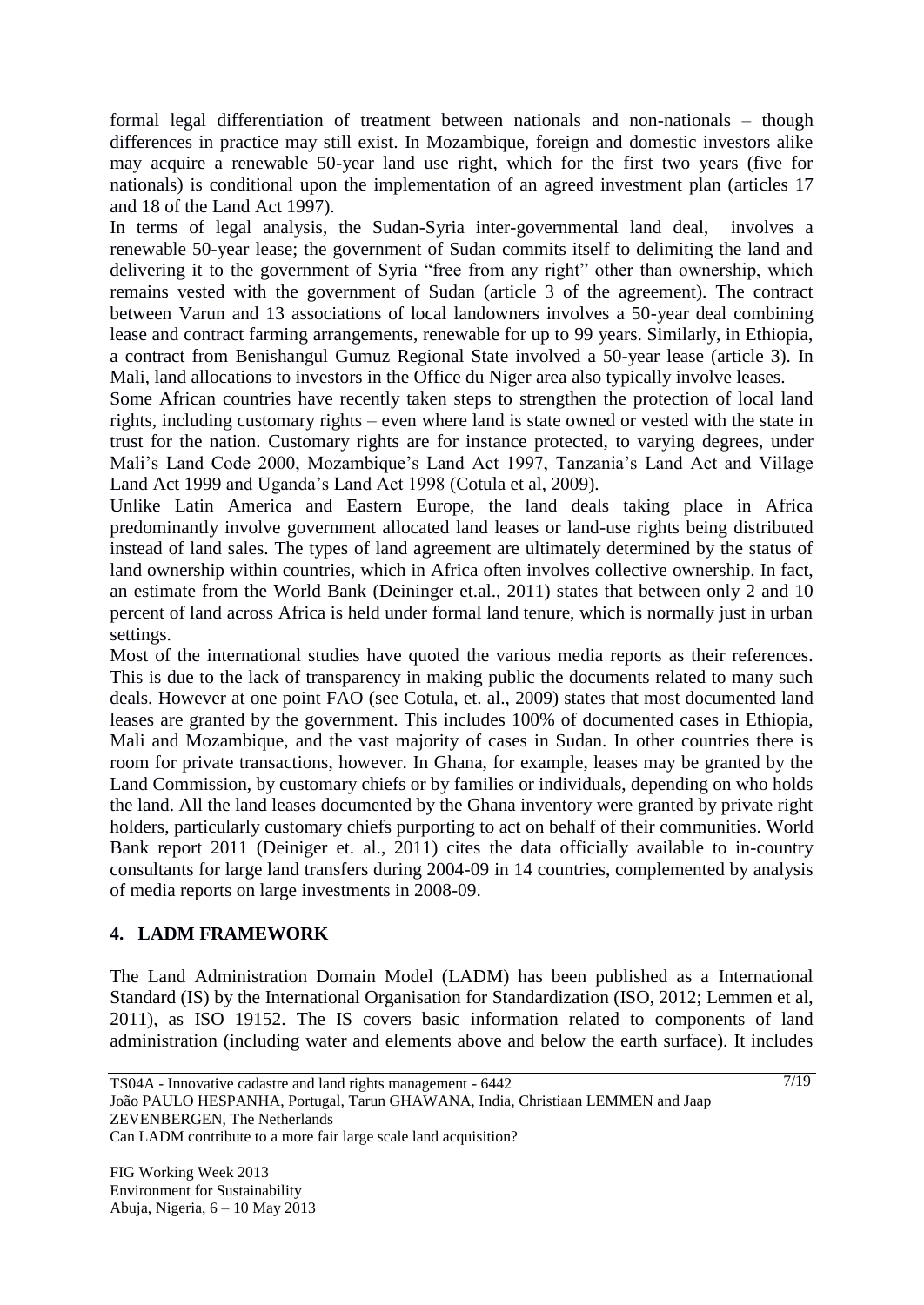agreements on data about administrative and spatial units, land rights in a broad sense and source documents (e.g. deeds or survey plans). The rights may include real and personal, informal rights as well as indigenous, customary and informal rights. All types of restrictions and responsibilities can be represented. *Overlapping claims* to land may be included. The IS can be extended and adapted to local situations; in this way all *people land relationships* may be represented (Lemmen et al, 2011). The different 'continuum' approaches, as introduced in section 2 of this paper are supported (ISO, 2012). See also (FIG, 2010) for the STDM. LADM is modelled in Unified Modelling Language (UML), a basic standard for modelling (Booch, Rumbaugh and Jacobson, 1999). A UML class diagram describes the types of objects and the various kinds of structural relationships that exist among them like associations and specializations. A class represents a main object in land administration. The core of LADM is in four basic classes: LA\_Party, LA\_RRR, LA\_BAUnit and LA\_SpatialUnit. These are defined as follows:

Basic class LA Party represents persons, groups or organisations that play a role in a rights transaction. The abbreviation RRR in basic class LA\_RRR means "Rights, Restrictions and Responsibilities'. A right is defined in LADM as an action, activity or class of actions that a system participant may perform on or using an associated resource. It should be noted here that a right may provide a formal or informal entitlement to own or do something; and further that the International Standard (IS) deals with real rights and personal rights. Real rights are rights over or in respect of spatial units (e.g. ownership, or usufruct). Personal rights are rights that parties have (e.g. fishing rights, grazing rights, or use rights). It is important to see that Rights may be overlapping, or may be in disagreement and can be represented as such. A restriction is the formal or informal obligation to refrain from doing something. A responsibility is a formal or informal obligation to do something.

A basic administrative unit (basic class LA\_BAUnit in LADM) is an administrative entity, subject to registration (by law), or recordation (by informal right, or customary right, or another social tenure relationship), consisting of zero or more spatial units against which (one or more) unique and homogeneous rights (e.g. ownership right or land use right), responsibilities or restrictions are associated to the whole entity, as included in a land administration system. Basic class LA\_SpatialUnit is defined as a single area (or multiple areas) of land and/or water, or a single volume (or multiple volumes) of space).

An association is a link between classes. An aggregation occurs when a class is a collection of other classes. A specialisation is a subclass, or "child". A subclass inherits all attributes from the baseclass or "parent" class. Furthermore the UML class diagrams show the attributes and operations of a class and the constraints that apply to the way objects are connected. An attribute is for example 'name' (attribute to class LA Party) or 'area' (attribute to class LA\_SpatialUnit). An operation is for example the requirement that the sum of 'shares' (an attribute to a right) of a type of right should be equal to 1.

Three typical forms of land tenure which can be abstracted from the reports from a number of countries in Africa (Burns, 2006; Cotula et.al, 2009; von Braun and Meinzen-Dick; 2009; Aryeetey and Lewis, 2010; Cuffaro and Hallam, 2011), coincide with the different forms of Property identified in the Rights Profile of ISO 19152 LADM proposal (ISO, 2012). Those three forms of tenure are: customary tenure, government land, and privately held land.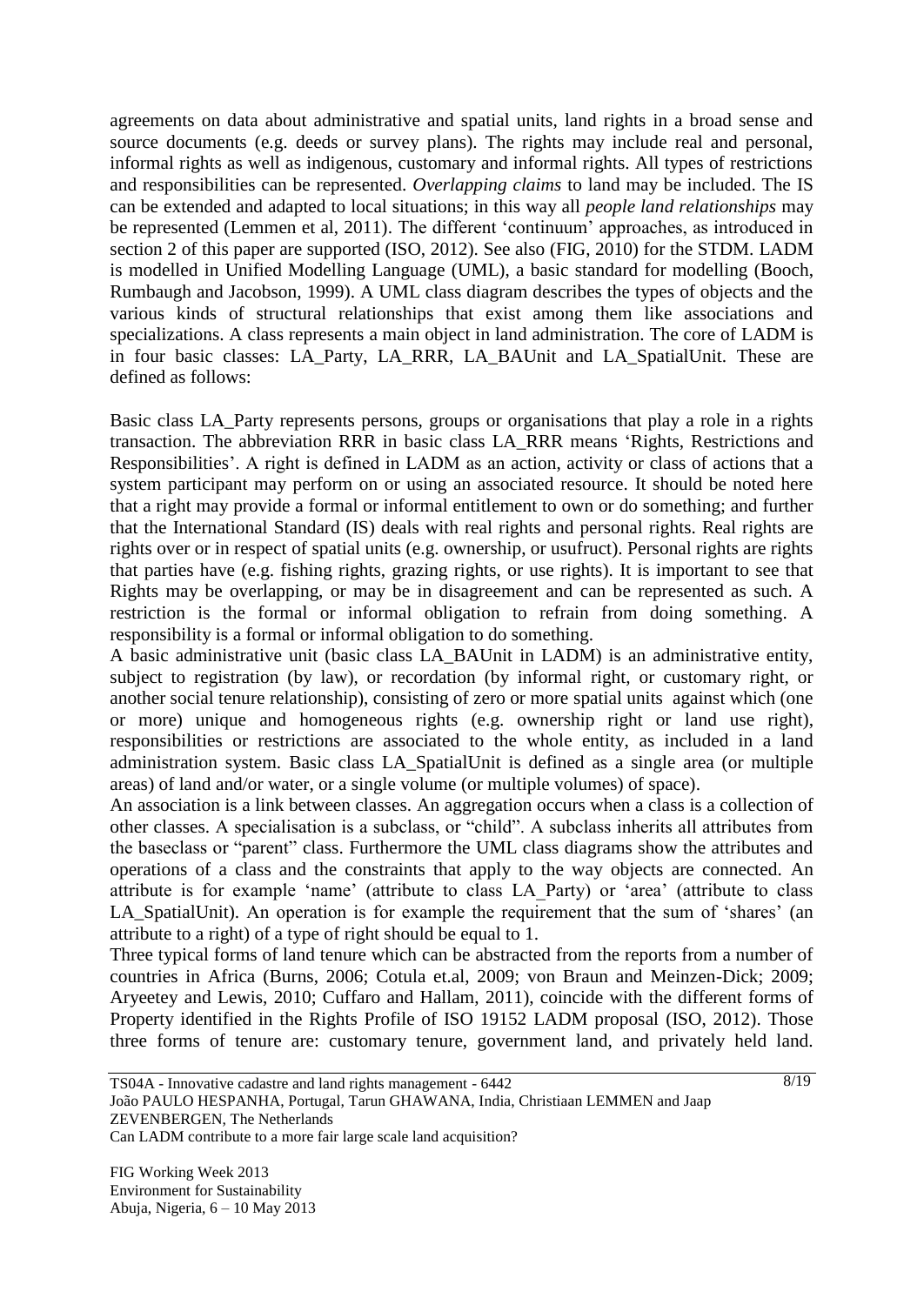Combined representations of those forms of tenure are presented below.

### **4.1 Customary tenure**

One of these forms of tenure concerns the rights held in common by local communities, referred generally as customary tenure.



**Figure 2: LADM Profile for a Customary Tenure**

The diagram in Figure 2 depicts how this situation can be modelled by using LADM classes in UML, for the case of a single and simple Chiefdom (customary tenure), typically comprising a set of lands (as Spatial Units) around a village, governed by a single Chief. The group of members (Parties) holding property rights over the common land is represented by a Group Party (class LA\_GroupParty in LADM) which collectively holds one or more (or none) Commons Ownership type of rights for a special type of Basic Administrative Unit (AL\_CustomaryRegistry; check specialisations from LADM in Figure 7). It must be said that this kind of commonly held registries are not always registered in the existing Land Registry systems. So, a new kind of registry, or the integration into existing registry systems has to be considered to formalise such rights into each national property law.

TS04A - Innovative cadastre and land rights management - 6442 João PAULO HESPANHA, Portugal, Tarun GHAWANA, India, Christiaan LEMMEN and Jaap ZEVENBERGEN, The Netherlands Can LADM contribute to a more fair large scale land acquisition?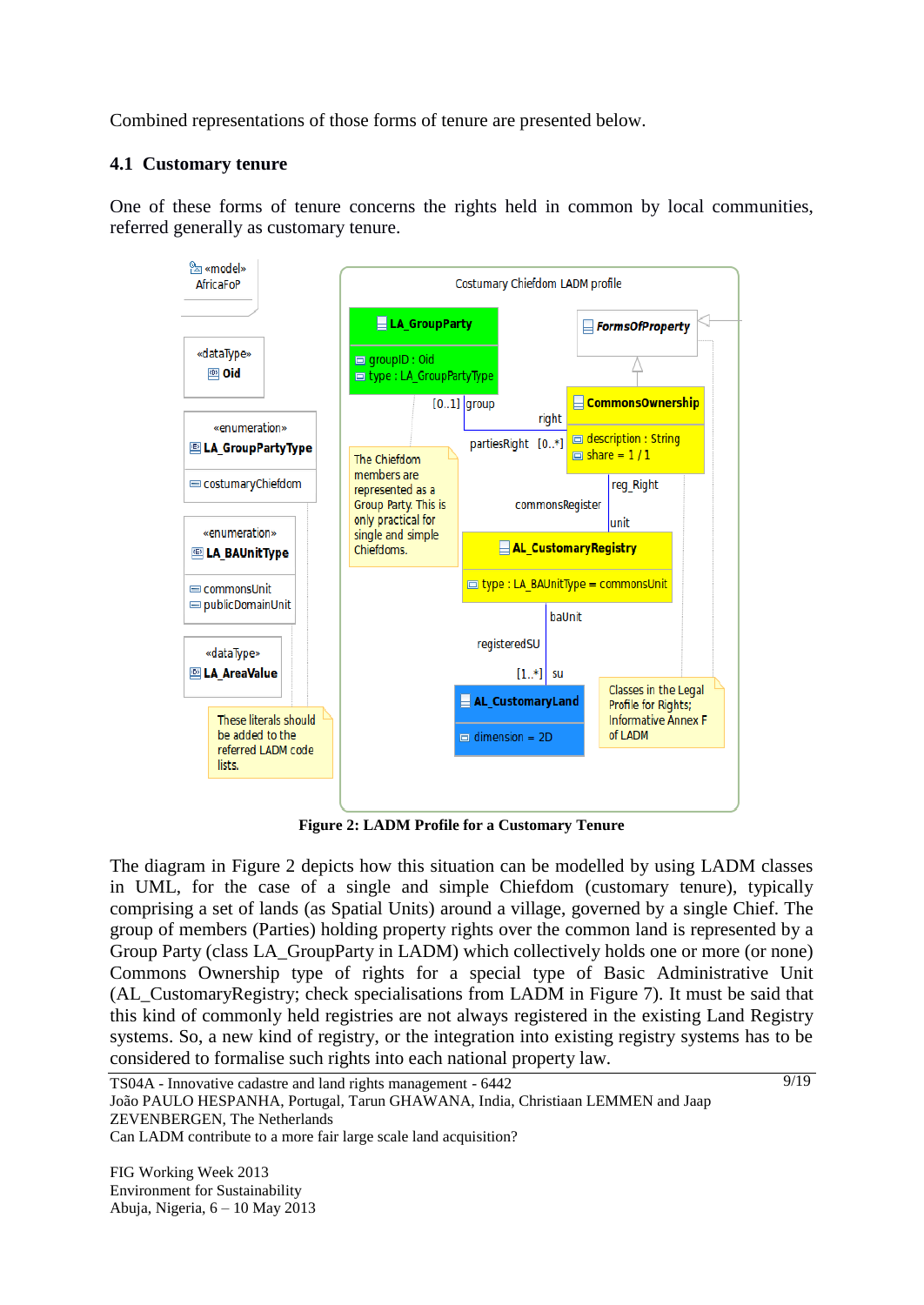Further, it is possible that each register for a Commons Ownership includes more than one, spatially separated Spatial Unit, including individual facilities or buildings included into private or state held property (the other two Forms of Property). A new type of Spatial Unit has been considered (AL\_CustomaryLand as specialisation from LA\_SpatialUnit).

An example of a real case of customary tenure is presented in the instance level here below in Figure 3. See Arko-Adjei (2006) and Arko-Adjei (2011).



**Figure 3 Customary tenure in Ghana, based on discussions with Arko-Adjei; see also ISO (2012), Annex C**

### **4.2 Government land**

Another major form of property for many countries in Africa (namely Mozambique), are the government held lands through nationalisation, which can cover the entire jurisdiction or just a part of it, like in Ghana. The nationalisation of lands could imply that the full ownership rests on the State or Federal government. Even in those cases, however, other derived or minor rights can be given to private individuals or companies, even if limited in time. In a number of countries (e.g. in Ghana), it is possible to have a mix of government lands, customary lands and private lands.

The class diagram in Figure 4 shows how LADM can model lands which fall into the Public Domain, and therefore are owned by the State. The owner, represented by the basic LADM class of LA\_Party, with some default values for the role and type attributes, can be a single non natural person representing the whole state. But it is also possible to consider particular state or federal agencies which have the role of administering Public Domains of some sort. Each one of these agencies can have more than one ownership (and administration) rights.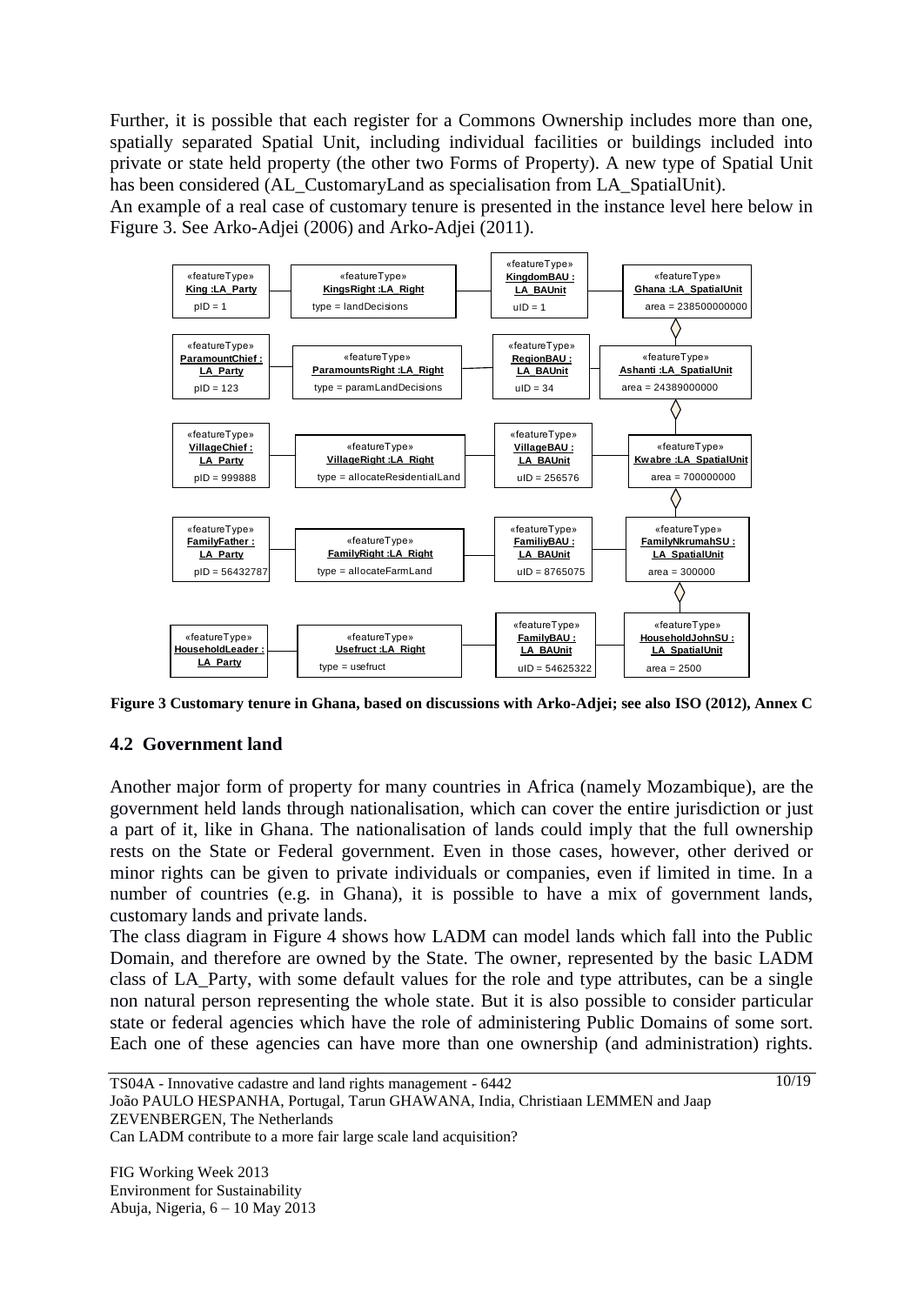This is represented by the PublicDomainOwnership class and the "stateOwns" association. Typically, it can be assumed that only one ownership right holds for a given basic administration unit, to be registered in a special public registry of lands. This is represented by the AL\_PublicLandRegistry class. These type of registers are usually separate from the classic Land Registries, namely in many Western European countries. For every registered Public Domain, there could be one or more individual Spatial Units, which must be considered apart from the customary and the private lands. And so, a specialised class (AL\_PublicDomain) is considered. This should be represented by a Polygon with one or more holes, for any privately owned enclaves within the Public Domain. It should be allowed to constitute aggregates (as Multi-polygons), for the cases where the Public Domain Lands have non-contiguous parcels. The enumerations shown in the diagram correspond to code lists in LADM; however in this case, it was not needed to add any new literals to the existing ones.



**Figure 4: LADM Profile for Government Land**

# **4.3 Privately held Land**

The Land Administration procedures involving large land acquisitions can assume various forms, as already reported. One of the more complex but potentially beneficial for the local economy is that of Public-Private Partnerships or PPP's. These contracts can involve Land Leases, Concessions (granted upon Public Lands) or purchases, that is, acquisition of Private or even Public Land, although this last form is seldom used. Furthermore, the Foreign Investors in a PPP contract can implement individual "contract farming" agreements, paying attention to the local tenure relationships. And consider also investments on rural and

11/19

TS04A - Innovative cadastre and land rights management - 6442 João PAULO HESPANHA, Portugal, Tarun GHAWANA, India, Christiaan LEMMEN and Jaap ZEVENBERGEN, The Netherlands Can LADM contribute to a more fair large scale land acquisition?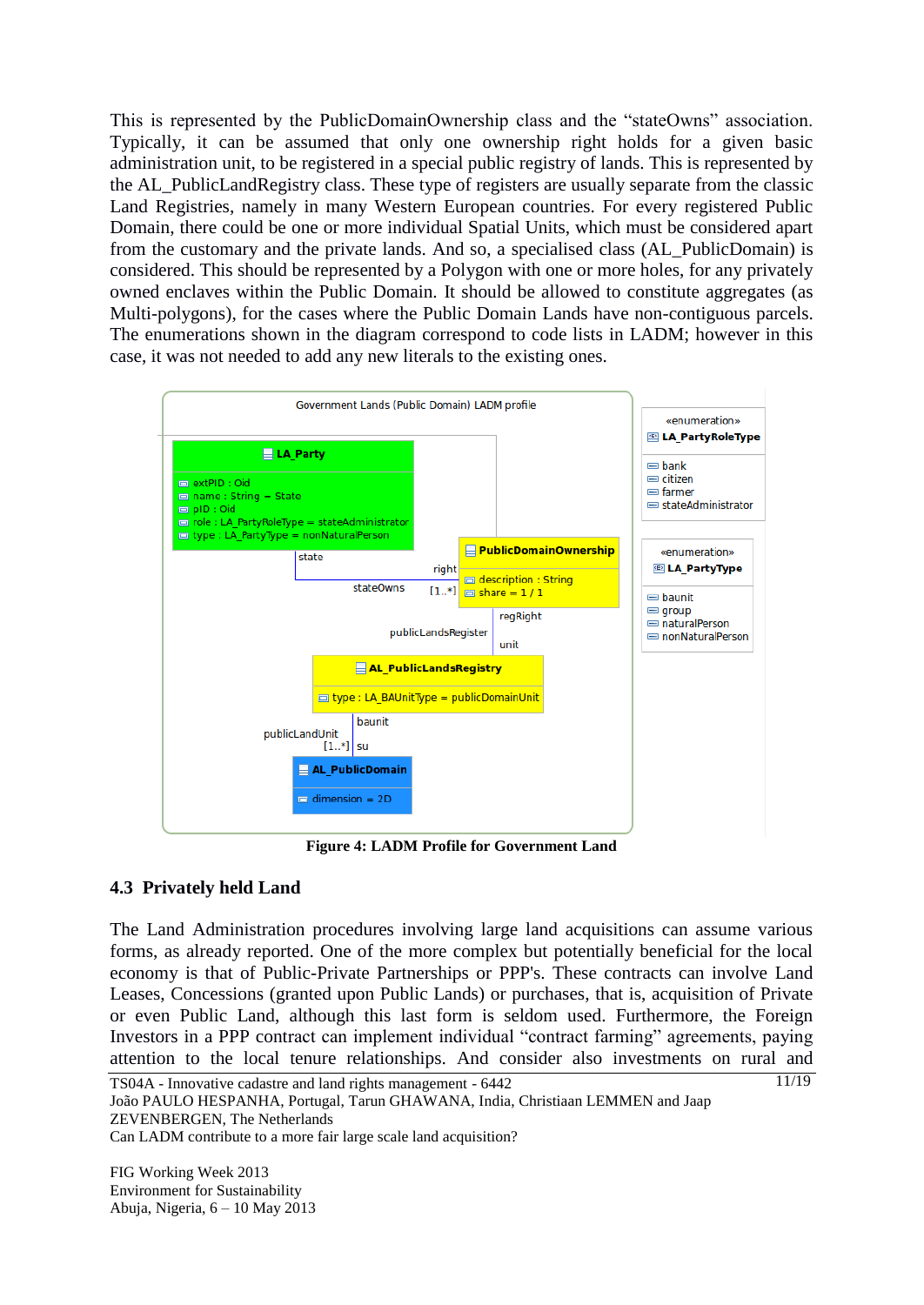agricultural infrastructure, like roads or irrigation networks (von Braun, 2009).

As can be abstracted by a number of references (Burns, 2006; Cotula, 2009; von Braun, 2009; Aryeetey, 2010; Cuffaro, 2011), there are few cases respecting land grabs, where the process is done primarily through private land acquisition. Involving thus the transfer of ownership from the previous owners (holding a freehold or property type of right), to the entity representing the foreign investors.

Rather, and as observed by (Aryeetey, 2010), the predominant form of foreign investment lies in long term land lease agreements, often contracted for more than 50 years, which are negotiated with the State.



**Figure 5: LADM profile for Private Land**

This fact can be understood due to the recent historical evolution of the Land Administration in Africa, where in many countries subject to land grabs, land has been nationalised. Although many do recognise customary forms of tenure. The exceptions lie mostly in Commonwealth countries, formerly colonised by the British, which do have greater extent of their territories under private ownership domain, like Kenya. For instance, in (Burns, 2006) it is referred that in Namibia the majority of the land is under a common law based Freehold and is registered (through a deeds based registration system); and in South Africa, 80% to 90% is covered by registered rights and up-to-date cadastral data, although former homelands are often held under customary tenure. It must be said, however, that there are no reports of land grabs in either of these countries.

In spite of this fact, this form of acquisition can not be ignored, taking into consideration that not just the basic ownership right, but that other derived rights can be created in such large

12/19

TS04A - Innovative cadastre and land rights management - 6442 João PAULO HESPANHA, Portugal, Tarun GHAWANA, India, Christiaan LEMMEN and Jaap ZEVENBERGEN, The Netherlands Can LADM contribute to a more fair large scale land acquisition?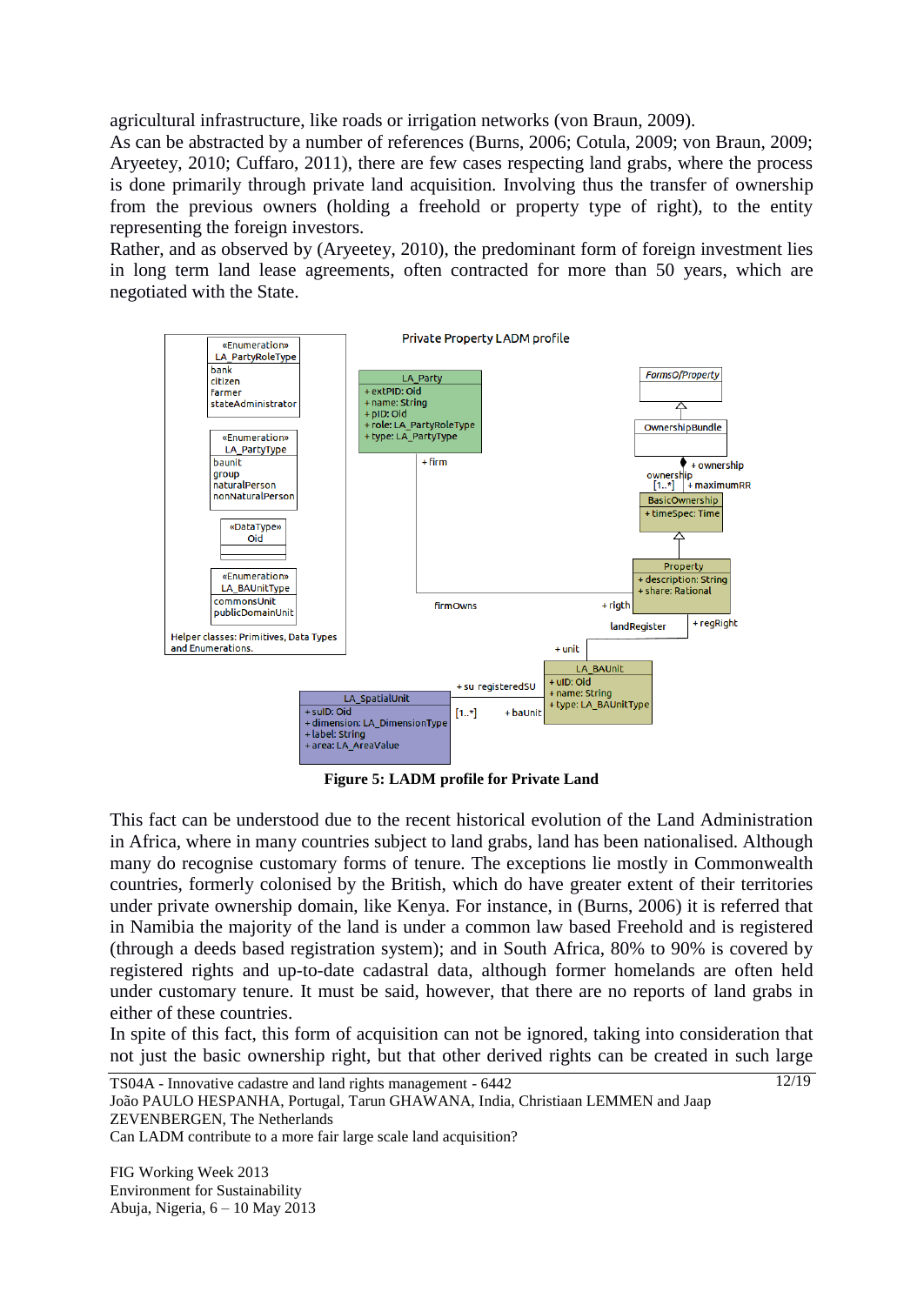transnational land acquisitions, such as (possibly) Plantation or certain Use Rights.

The class diagram for the private land acquisition in Figure 5 depicts the registered situation after a simple land transfer for a freehold property, whose ownership is ultimately detained by a non-natural person (a firm), representing the foreign investors. The most logical initial values where attributed to the LA\_Party class: The LA\_PartyType is a nonNaturalPerson, and the LA\_PartyRoleType corresponds to "citizen". The spatial extent of the property right defines the boundaries of the Spatial Unit, coinciding with the LA\_BAUnit register. This conforms with the most traditional view of the functions of a Land Registry. This is also the reason for this particular case being the one which uses mostly the LADM basic classes.

Off course that for each particular country eventually adopting the Domain Model (LADM), specific attributes and code lists values should be considered for the different classes.

The consideration of using or even upgrading existing Land Registration Systems in those countries, must be confronted with the fact that, and according to World Bank estimates, only between 2 and 10% of the land, mainly urban, is held under a formal land tenure (Cuffaro and Hallam, 2011).



**Figure 6: Sustainable large-scale land acquisition LADM profile**

These concerns, however, should be raised when planning for implementation, and this paper is more concerned with finding if the domain model in LADM is capable of depicting the Land Administration System aspects of different forms of land grabbing.

One aspect that has to be considered at the domain modelling stage, however, is the Land Administration support for an investment which assures Sustainable Development.

In LADM, this can be seen as a different level of Spatial Units, which are to be defined through Public Regulations which are valid upon all different forms of property (commonly held, public or private).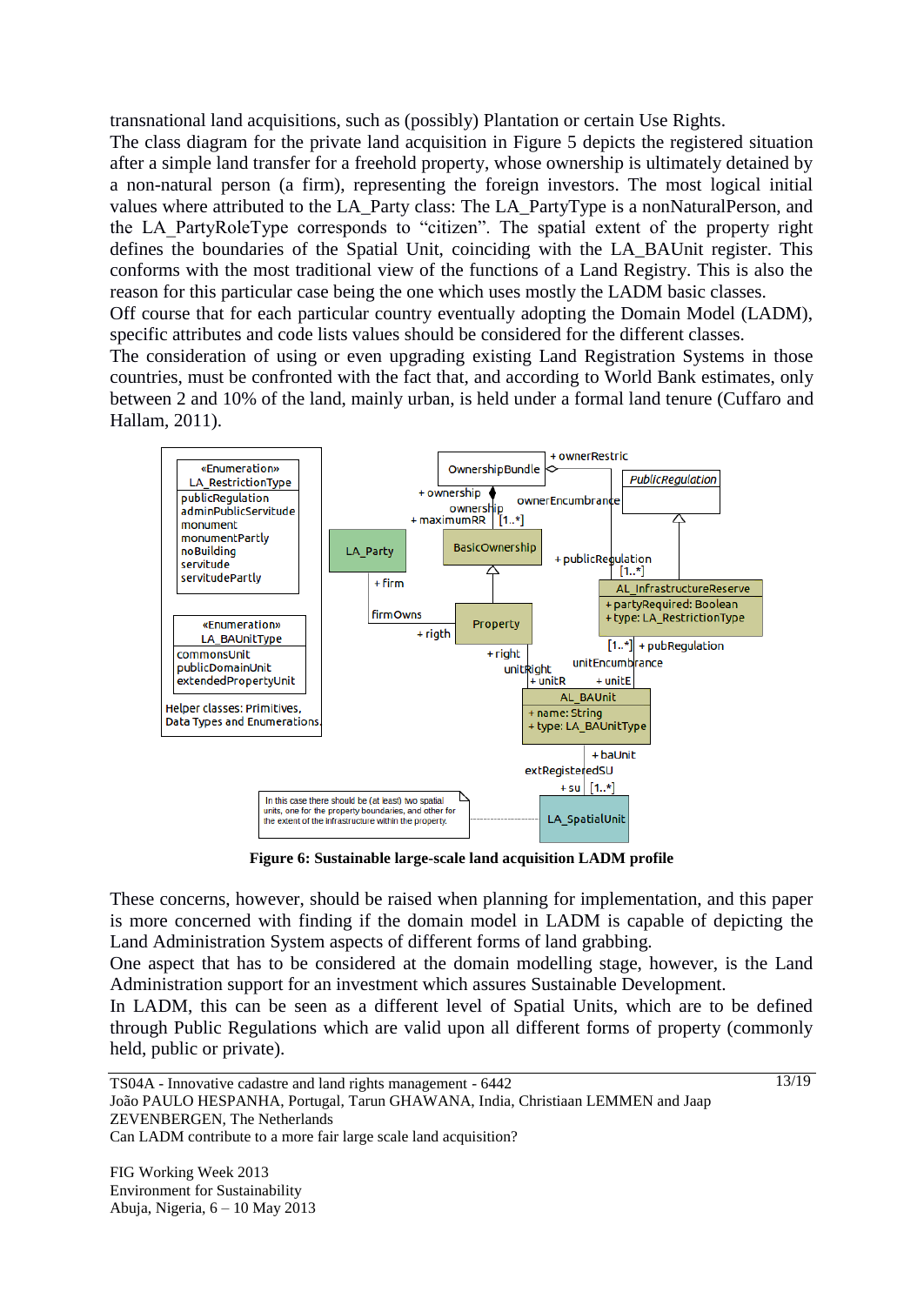In the last case, these could assume the form of administrative servitudes, temporary use of land, or even expropriation. The specifics of each type of restriction or responsibility should be defined through a Land Policy Act, having the goals of Sustainable Development, creating infrastructure and employment, while at the same time securing local land rights, as demanded by (Cotula, 2009). To this fact, consider the following quote from (Cotula, 2009): *'Many countries do not have in place legal or procedural mechanisms to protect local rights and take account of local interests, livelihoods and welfare'.*

Taking into consideration the above defined goals, a new diagram is created which depicts an hypothetical case of a beneficial large-scale land acquisition, as can be modelled through LADM by considering some specialisations from existing classes. This has been titled as "Sustainable large-scale land acquisition upon private land" and the corresponding class diagram is presented as Figure 6.

The diagram in figure 6 is of course an over-simplification of any hypothetical real case for a sustainable large-scale land acquisition. The purpose is to show how the basic LADM classes, together with classes from the Rights, Restrictions and Responsibilities profile in LADM (Annex F of ISO 2012), can support for the registration of such a case.

The diagram presents just the class names, for those depicted in the previous diagram, concerning private land. It adds however two specialised classes, one for a possible type of public based regulation (AL\_InfrastructureReserve), using the parent classes from Annex F, and the other for a new type of Land Registration, where both the basic ownership rights and the publicly imposed restrictions are registered for each basic administrative unit.

As the note in the diagram clearly states, there should be more than one Spatial Unit for such cases, in order to quantify and locate the boundaries of the (public) regulation within the parcel. In this example, a portion of the land within the property should be reserved for a particular type of infrastructure, like rural irrigation.

To consider implementation of such a profile, known recommendations and best practices from documented cases should be studied in detail. It is expected that a number of Restrictions and Responsibilities of different types should be depicted for any given parcel, privately owned or under a long lease or concession over government or commonly held land.

# **5. MODELLING OF SPECIALISATIONS IN LADM**

This section shows what specialised classes had to be considered in the modelling of African Lands. We use in this paper the prefix AL to identify this, see figure 7. The use of prefixes in this way is very common in UML models in ISO standards.

As already mentioned in section 4.1 a new kind of registry, or the integration into existing registry systems has to be considered to formalise such rights into each national property law. This is possible in LADM: registertype is an attribute of LA\_Level. A level is a set of spatial units, with a geometric, and/or topological, and/or thematic coherence. For example: there can be one level of spatial units for an urban cadastre and another for spatial units for a rural cadastre. Or, another example: one level of spatial units to define basic administrative units associated with formal rights, a second level for spatial units to define basic administrative units associated with informal rights and a third level for spatial units to define basic administrative units associated with customary rights.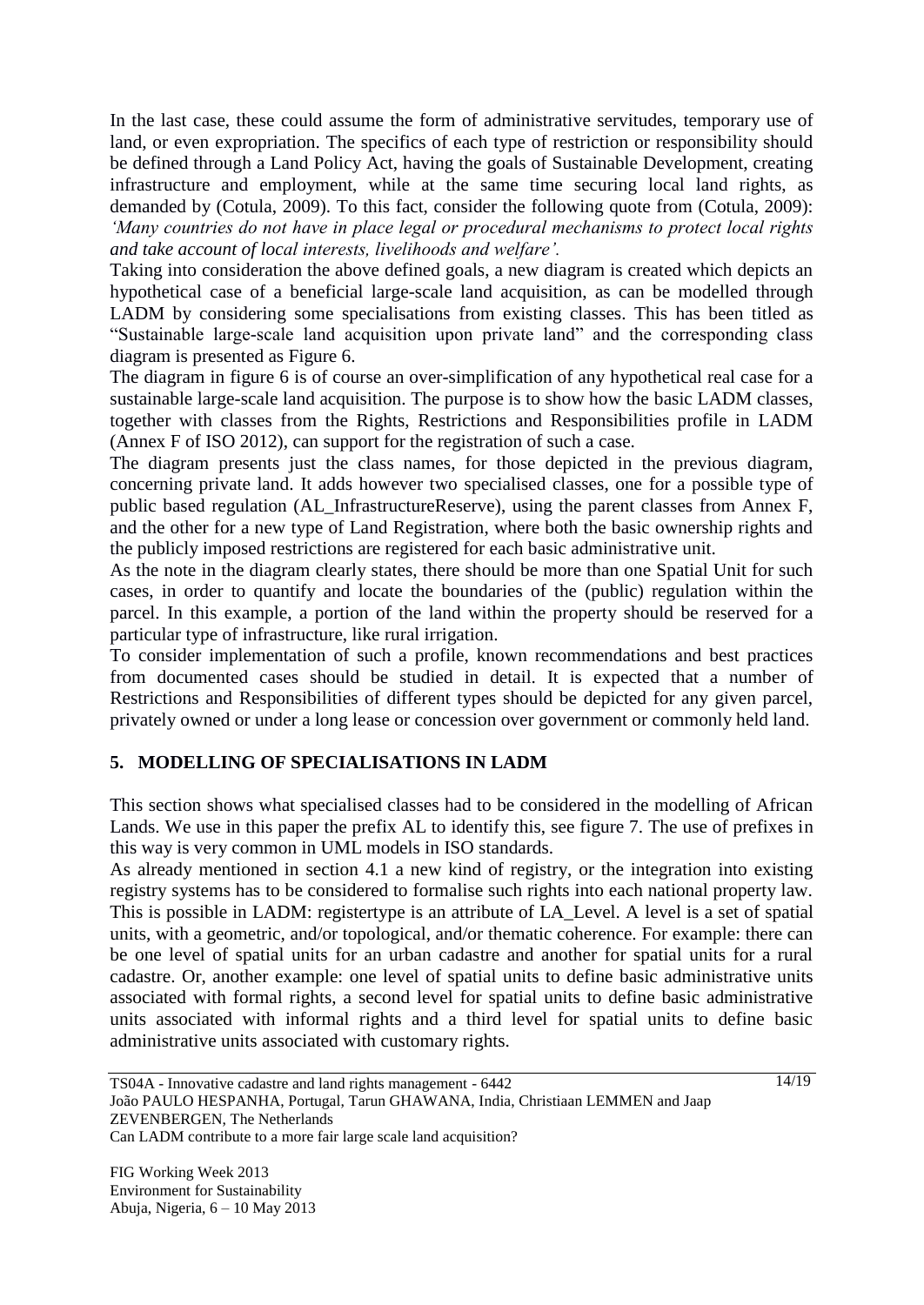This paper shows what are the generalisation associations to the existing LADM basic Classes LA Party, LA RRR, LA BAUnit and LA SpatialUnit. LA Level is associated to LA SpatialUnit and can include the different registration types, see Figure 7. Even if they are specialised at this level of analysis, it is perfectly possible that there can be further specialisations for each African Country, taking into account their different cultural and historical background, and current legislation.

As the LADM Core draws on all possible land administration systems, oriented to a free market economy and private property rights and also to customary, informal and public lands, and the respective registries (as specialisations witin LA\_Level): in the Spatial Unit component, each specialised class can be further associated with individual LA\_Level classes, each with a particular spatial structure and its set of geometric and topology rules – which can be combined with different registry types. The LA\_StructureType code list includes all the various spatial structure types, such as point or polygon, used in a specific land administration profile implementation.



**Figure 7: Specialised Classes from LADM basic Classes**

# **6. DISCUSSION**

LADM provides a generic data model for land administration based on common grounds. It is possible to use it in so-called informal and customary environments. This provides a basis to apply the model to support equal land rights for all. To support in avoidance of land grabbing by mapping the existing situation fast and with unconventional approaches as point cadastres, satellite images, boundary drawing instead of measuring, with participatory approaches,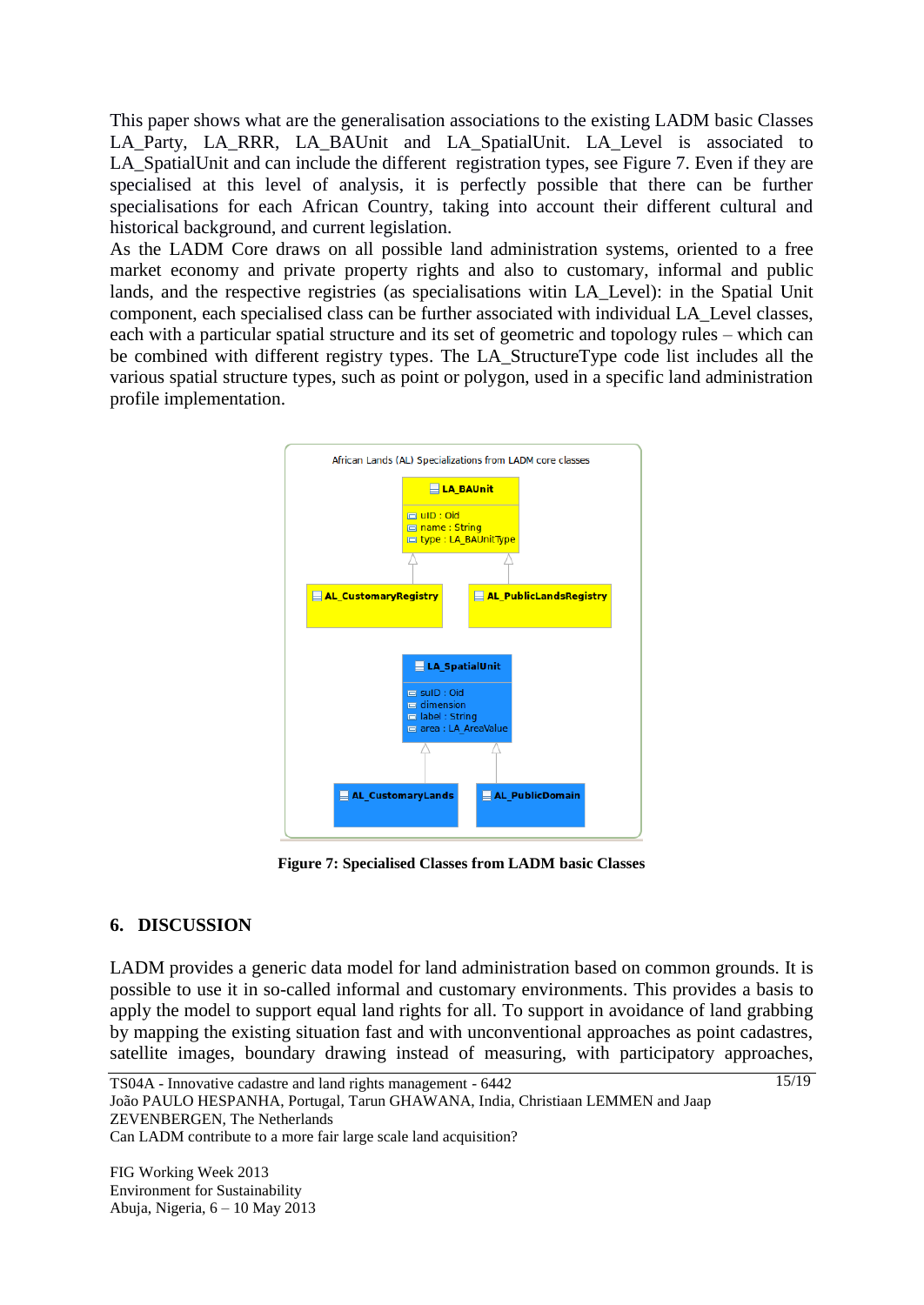accepting errors and with the intention to improve quality later.

With its broad functionality LADM can support in the development of concepts for land administration systems which can be in support administration of multiple types of tenure. This is also valid for the Social Tenure Domain Model (STDM). Unconventional types of rights and spatial units can be included. Overlapping claims can be represented. This functionality allows a flexible approach in Land Administration and may result in fast availability of a cadastral map with a related registry of all (formal, informal, customary) in an area. This can then be used as a (more) solid base for large scale land acquisitions. In this way all claims can be brought to decision support. If this results in a more fair large scale land acquisitions depends on the way this application is organised: the functionality is there - it could be used in a proper way. A migration from STDM to LADM is possible without problems. LADM includes core class LA\_BAUnit which is not available under STDM. A migration from STDM to LADM supports in building land administration infrastructure.

Further refinements are needed in this development. A more detailed alignment with the proposals as in Paasch et al (2013) is needed, this is very well possible on the basis of the contents of this paper, see Figure 8. The results of this alignment will be published in a next version of this paper.



**Figuur 8 Further alignment with LADM developments is needed**

#### **REFERENCES**

- 1. Arko-Adjei, A., (2011) .Adapting land administration to the institutional framework of customary tenure: the case of peri - urban Ghana. PhD thesis Technische Universiteit Delft; summaries in English and Dutch. ITC Dissertation 184, Sustainable urban areas 39, ISBN: 978-1-60750-746-8.
- 2. Aryeetey, E. and Lewis, Z., (2010); African Land Grabbing: Whose Interests are Served?; The Brookings Institution.
- 3. Bennett, R., Rajabifard, A., Kalantari, M., Wallace, J. and Williamson, I.P., (2010). Cadastral Futures: Building a New Vision for the Nature and Role of Cadastres, XXIV FIG International Congress 2010. Sydney, Australia.
- 4. Booch, G., Rumbaugh, J., and Jacobson, I., (1999). The Unified Modelling Language, User guide.

 $16/19$ 

TS04A - Innovative cadastre and land rights management - 6442 João PAULO HESPANHA, Portugal, Tarun GHAWANA, India, Christiaan LEMMEN and Jaap ZEVENBERGEN, The Netherlands Can LADM contribute to a more fair large scale land acquisition?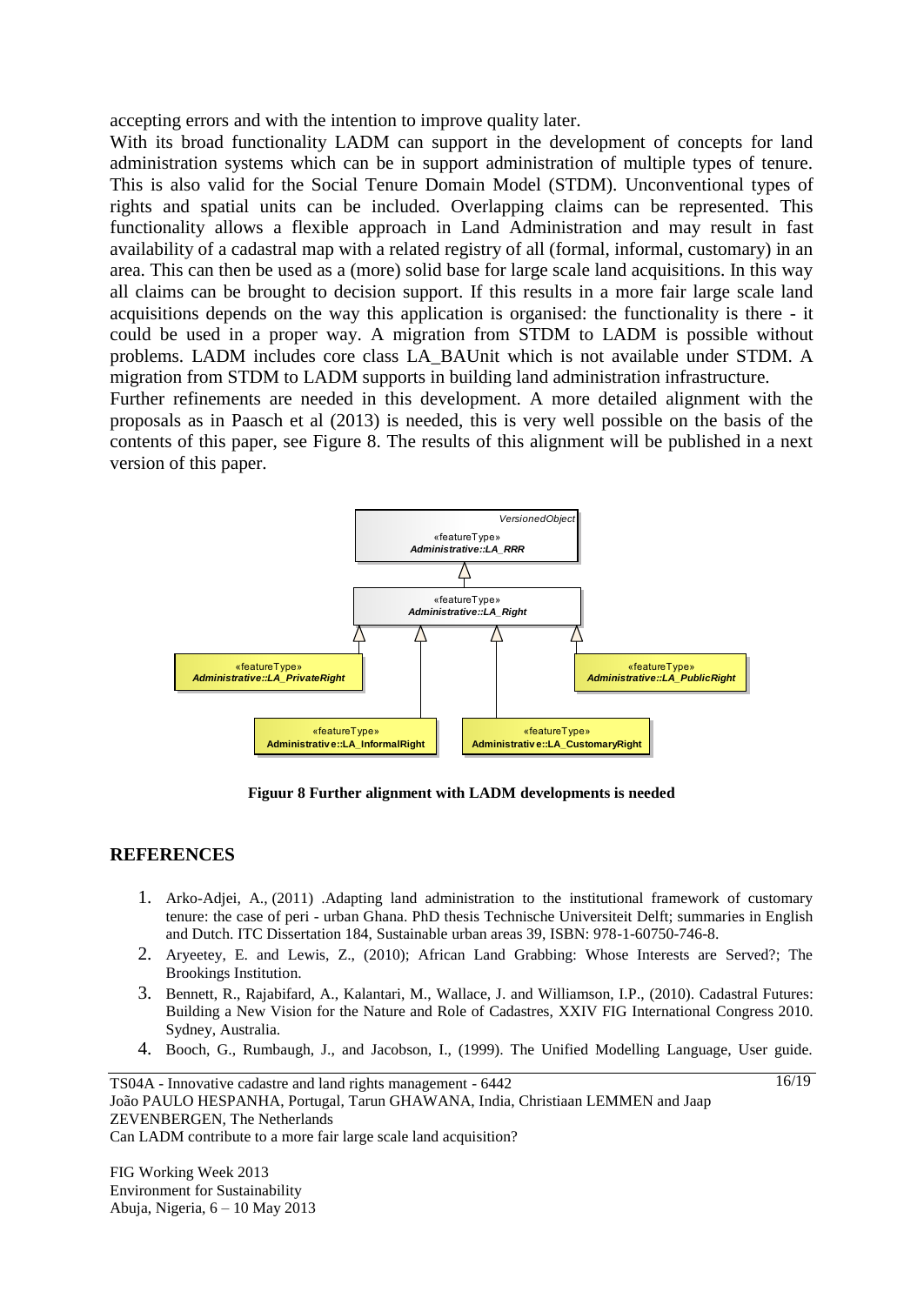Addison-Wesley technology series Addison-Wesley.

- 5. Burns, (2006). Land Administration: Indicators of Success, Future Challenges; 2006; Land equity.
- 6. CheeHai Teo, (2012). Improving Land Governance on a Broad Basis. Presented at World Bank Conference on Land and Poverty, Washington DC, US, April 2012.
- 7. Cotula, L., Vermeulen, S., Leonard, R. and Keeley, J. (2009). Land Grab or Development Opportunity? Agricultural Investment and International Land Deals in Africa; FAO, IIED and IFAD.
- 8. Cuffaro, N. and Hallam, D., (2011). Land Grabbing in Developing Countries: Foreign Investors, Regulation and Codes of Conduct, Presented in International Conference on Global Land Grabbing, Land Deals Policies Initiative.
- 9. Dale, P.F. and McLaughlin, J.D., (1988). Land Information Management. An introduction with special reference to cadastral problems in Third World Countries. Clarendon Press.
- 10. Deininger, K. and Byerlee, D., with Lindsay, J., Norton, A., Selod, H., and Stickler, M., (2011) Rising Global Interest in Farmland: can it yield sustainable and equitable benefits? World Bank, Washington DC, US.
- 11. Durand-Lasserve, A., (1997). Innovative practices regarding the provision of infrastructure and services, tenure regularisation and new relationships among urban actors, iKusasa.
- 12. Enemark, S., (2012). Sustainable Land Governance: Spatially enabled, fit for purpose and supporting the global agenda. World Bank Conference on Land and Poverty, Washington DC, US, April 2012.
- 13. FIG, (1995). Statement on the Cadastre. Copenhagen, Denmark, International Federation of Surveyors (FIG).
- 14. FIG, (1996). The Bogor declaration for cadastral reform. Inter-Regional Meeting of Experts on Cadastre, Bogor, Indonesia.
- 15. FIG, (2010). The Social Tenure Domain Model, A Pro poor land Tool. FIG Publication 52. ISBN 978- 87-90907-83-9.
- 16. Friends of the Earth, (2010) Africa: up for grabs: The Scale and Impact of Land Grabbing for Agrofuels
- 17. Friis, C. and Reenberg, A., (2010). Land Grab in Africa: Emerging land system drivers in a teleconnected world; GLP Report No. 1 GLP – IPO, Copenhagen.
- 18. Fourie, C. and Van Gysen, H., (1995). South Africa just before and just after the elections:land policies and the cadastre. Geomatica 49(3).
- 19. Fourie, C., (1998). An integrated geo-information system with emphasis on cadastre and land information systems for decision makers in Africa, working document for the expert group meeting held at United Nations Economic Commission for Africa, Addis Ababa, Ethiopia, 23 – 26 November 1998.
- 20. Fourie, C., and Nino-Fluck, O., (2000). Cadastre and Land Information Systems for Decision Makers in the Developing World, paper presented at the UN-FIG Conference on Land Tenure and Cadastral Infrastructures for Sustainable Development, Melbourne, Australia, October 25-27, 1999. Paper also published in Geomatica, 54 (2000).
- 21. ISO, (2012). ISO 19152. First Edition, 2012-12-01. Geographic information Land Administration Domain Model. Reference number: ISO 19152:2012(E). © ISO 2012. Printed in Switzerland.
- 22. Larsson, G., (1991). Land registration and cadastral systems. Tools for land information and management. Longman Scientific and Technical.
- 23. Lemmen, C.H.J., Uitermark, H., Van Oosterom, P.J.M., Zevenbergen, J.E. and Greenway, I., (2011). The Road to a Standard Land Administration Domain Model, and Beyond.., FIG Working Week 2011, Bridging the Gap between Cultures, Morocco.
- 24. Oxfam, (2011). Land and Power. The growing scandal surrounding the new wave of investments in land.
- 25. Paasch, J.M, Van Oosterom P.J.M., Paulsson, J. and Lemmen, C.H.J., (2013). Specialization of the Land Administration Domain Model (LADM) - An Option for Expanding the Legal Profiles, FIG Working Week 2013, Environment for Sustainability. Nigeria

26. Payne, G., (1997). Urban Land Tenure and Property Rights in Developing Countries A Review, IT

17/19

TS04A - Innovative cadastre and land rights management - 6442 João PAULO HESPANHA, Portugal, Tarun GHAWANA, India, Christiaan LEMMEN and Jaap ZEVENBERGEN, The Netherlands Can LADM contribute to a more fair large scale land acquisition?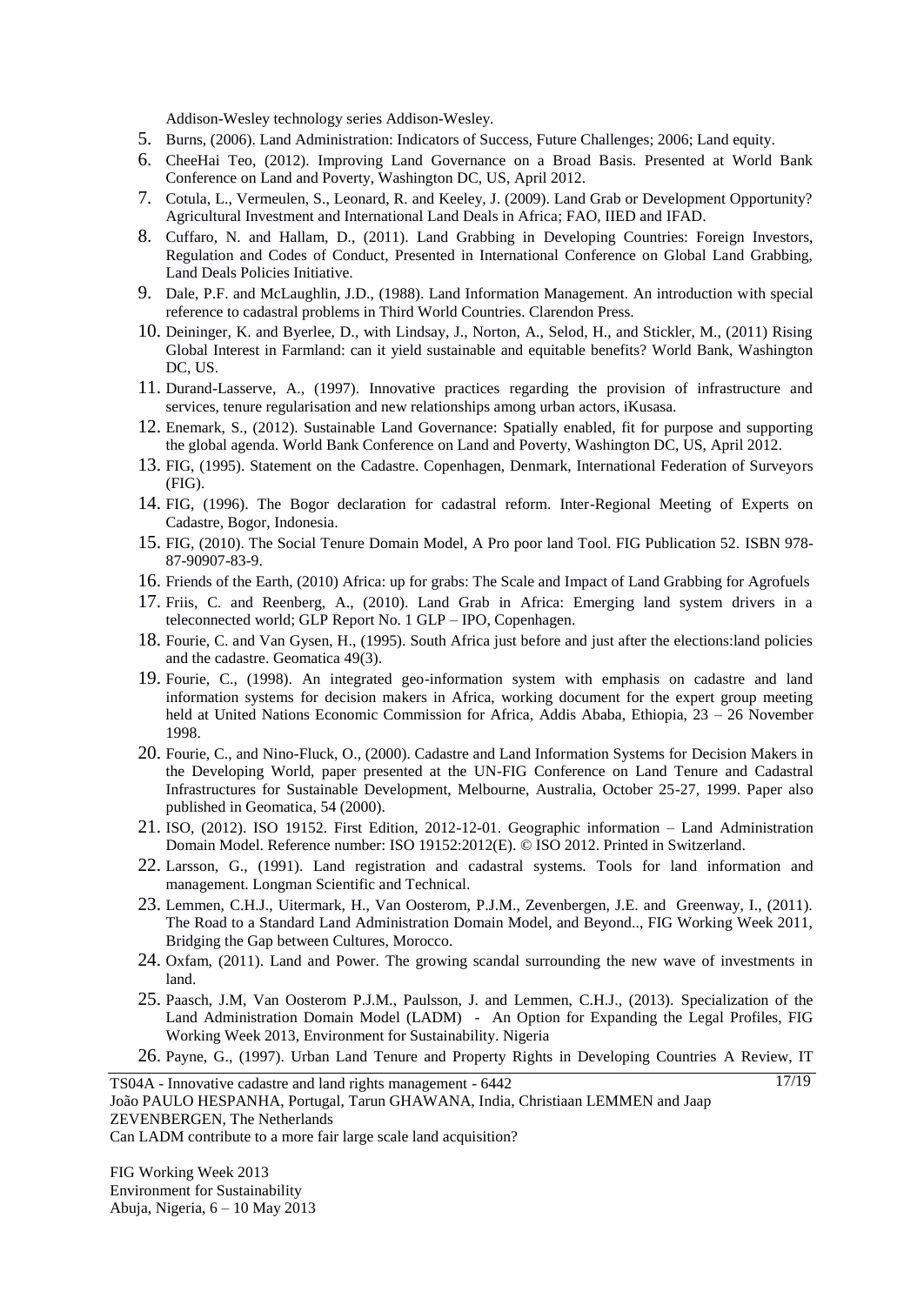Publications/ODA.

- 27. Quan, J., (2000). Land tenure, economic Growth and Poverty in Sub-Saharan Africa, in: Evolving land rights, policy and tenure in Africa, (editors: Toulmin and Quan), DFID/IIED/NRI, London, UK.
- 28. UN ECA (2012), Governing and Harnessing Natural Resources for Africa"s Development, CONCEPT NOTE, ECA/ADF/8/Inf.3/Rev.1, July 2012.
- 29. UN-HABITAT, (2004). Pro Poor Land Management, HS/728/04E, Nairobi Kenya.
- 30. UN-HABITAT, (2008). Secure land rights for all. Nairobi, Kenya.
- 31. UN HABITAT, (2012). Handling land: innovative tools for land governance and secure tenure. Nairobi, Kenya.
- 32. Von Braun, J. and Meinzen-Dick, R., (2009). Land Grabbing by Foreign Investors in Developing Countries: Risks and Opportunities; IFPRI Policy Brief.
- 33. Zevenbergen, J.A., Augustinus, C., Antonio, D. and Bennett, R.M. (2013) Pro poor land administration : principles for recording the land rights of the underrepresented. In: Land use policy, 31 (2013) pp. 595-604.

#### **BIOGRAPHICAL NOTES**

**João Paulo Hespanha** holds a PhD from Delft University of Technology (The Netherlands).

From 1997 he is an adjunct professor at the Technology and Management Polytechnic School of Águeda, University of Aveiro, Portugal. He has been involved in lecturing and research projects on Cadastre since adoption of project-led education in 2001.

**Tarun Ghawana** has an M.Sc in GIS with Specialization in natural resource management from the International Institute of Geoinformation Science and Earth Observation, The Netherlands. His area of expertise includes spatial analysis and spatial data modelling in particular for natural resource applications. He has worked on Indian NSDI for Department of Science and Technology, India. Currently, he is working as GIS Consultant with Integrated Spatial analytics Consultants, a multidisciplinary firm which is based in India.

**Christiaan Lemmen** holds a PhD from Delft University of Technology, The Netherlands. He is international consultant at Kadaster International and Assistant Professor at Twente University (Faculty ITC), The Netherlands. He is chair of the Working Group 7.1 "Pro Poor Land Management' of FIG Commission 7, and contributing editor of GIM International. He is director of the FIG International Office of Cadastre and Land Records, OICRF.

**Jaap Zevenbergen** is professor in land administration systems at the University of Twente, Faculty ITC) in Enschede - The Netherlands. He holds a PhD from Delft University of Technology, The Netherlands. He has published several articles and numerous papers about land administration and land registration. He is a co-chair of FIG Commission 7 Working Group 2: Land Administration, Natural Disasters and Climate Change

#### **CONTACTS**

#### **Dr. da Fonseca Hespanha de Oliveira, João Paulo**

University of Aveiro Escola Superior de Tecnologia e Gestão de Águeda Rua Comandante Pinho e Freitas, n.º 28 Águeda 3750-127

TS04A - Innovative cadastre and land rights management - 6442 João PAULO HESPANHA, Portugal, Tarun GHAWANA, India, Christiaan LEMMEN and Jaap ZEVENBERGEN, The Netherlands Can LADM contribute to a more fair large scale land acquisition?